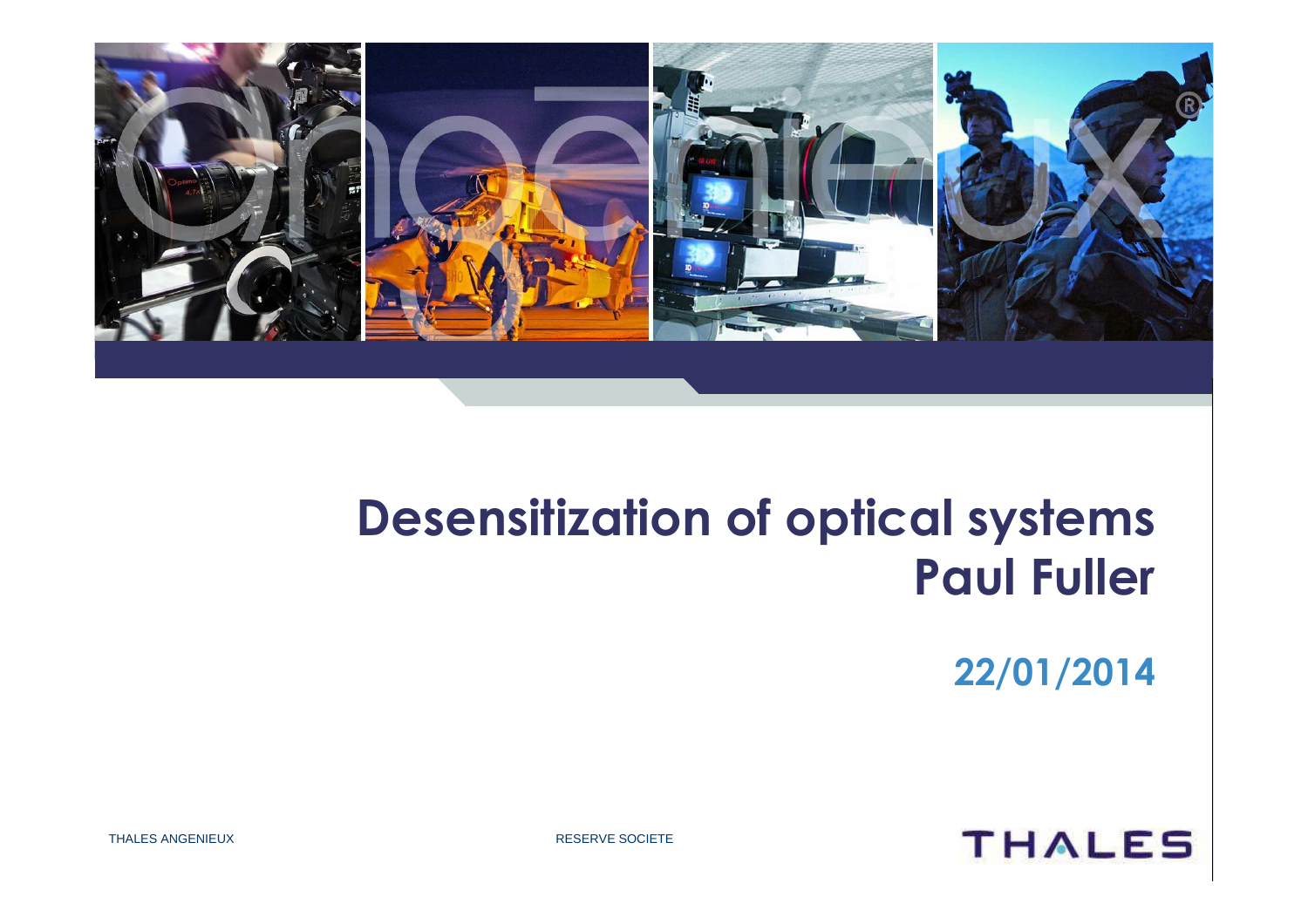### Methods to ensure that a final optical design not only meets its optical specification, but is easily manufacturable.

- •**Design inputs**
- •**Compensation verses tight tolerances**
- •**Determining sensitivity of tolerances**
- •**Tolerancing methods**
- •**Desensitization by opto-mechanical design choice**
- •**Desensitization by analysis (MTF, aberrations…)**
- •**Desensitization by optimization**
- •**Conclusion/ Further prospects**

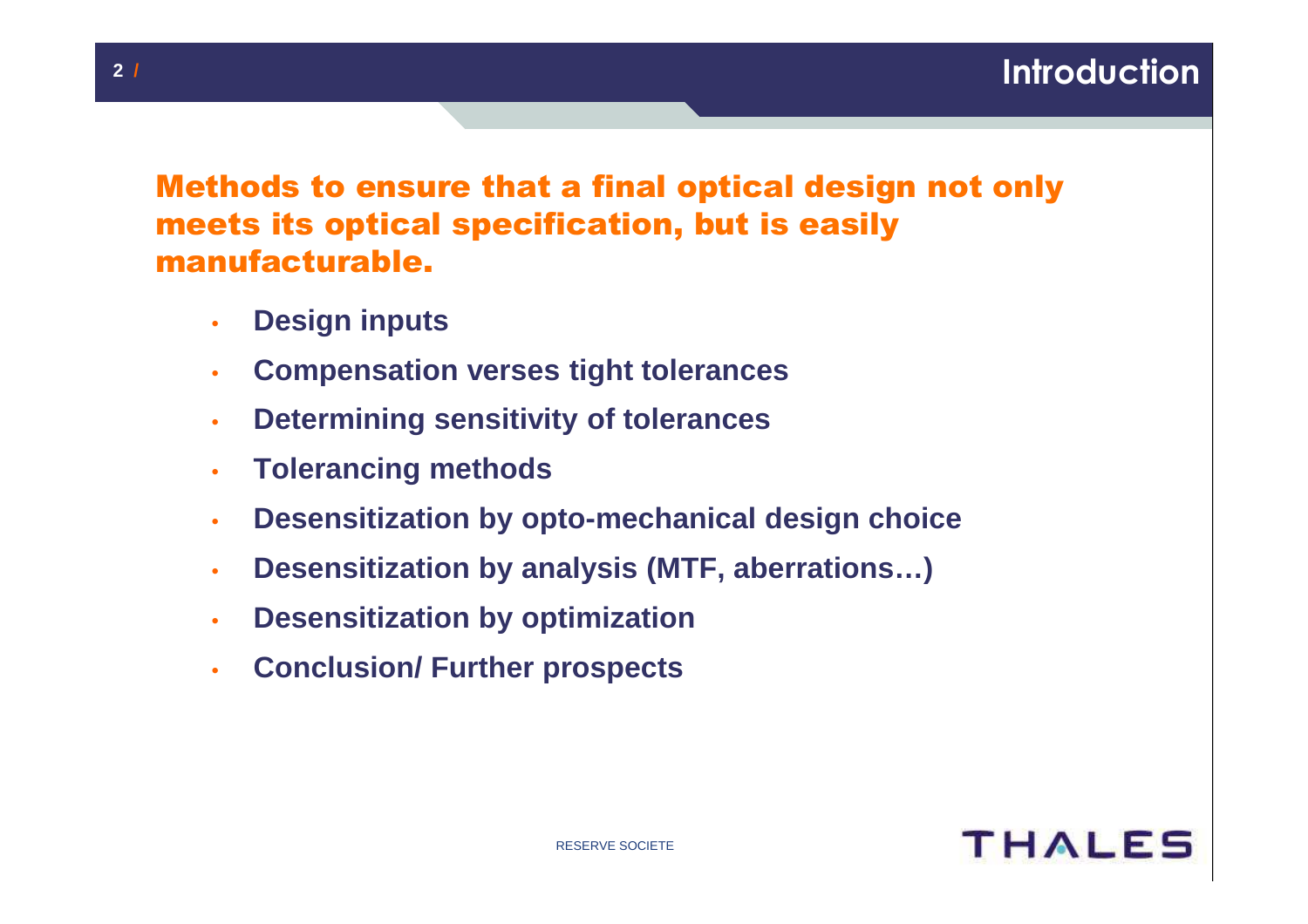- •• System specification<br>•
- • Choose the 'type' of optical design for the problem
	- •**Use of proven data bases**
	- • **Use of complex surface types (aspheric, diffractive, free form….)?**
- • Cost target for the system
	- •**Price acceptable for individual lenses and mechanical parts**
	- •**Integration time**
- • Industrial constraints
	- •**General manufacturing tolerances / capabilities**
	- •**Special manufacturing technologies available**
	- •**Supply chain accessibility and Make/Buy scenario**

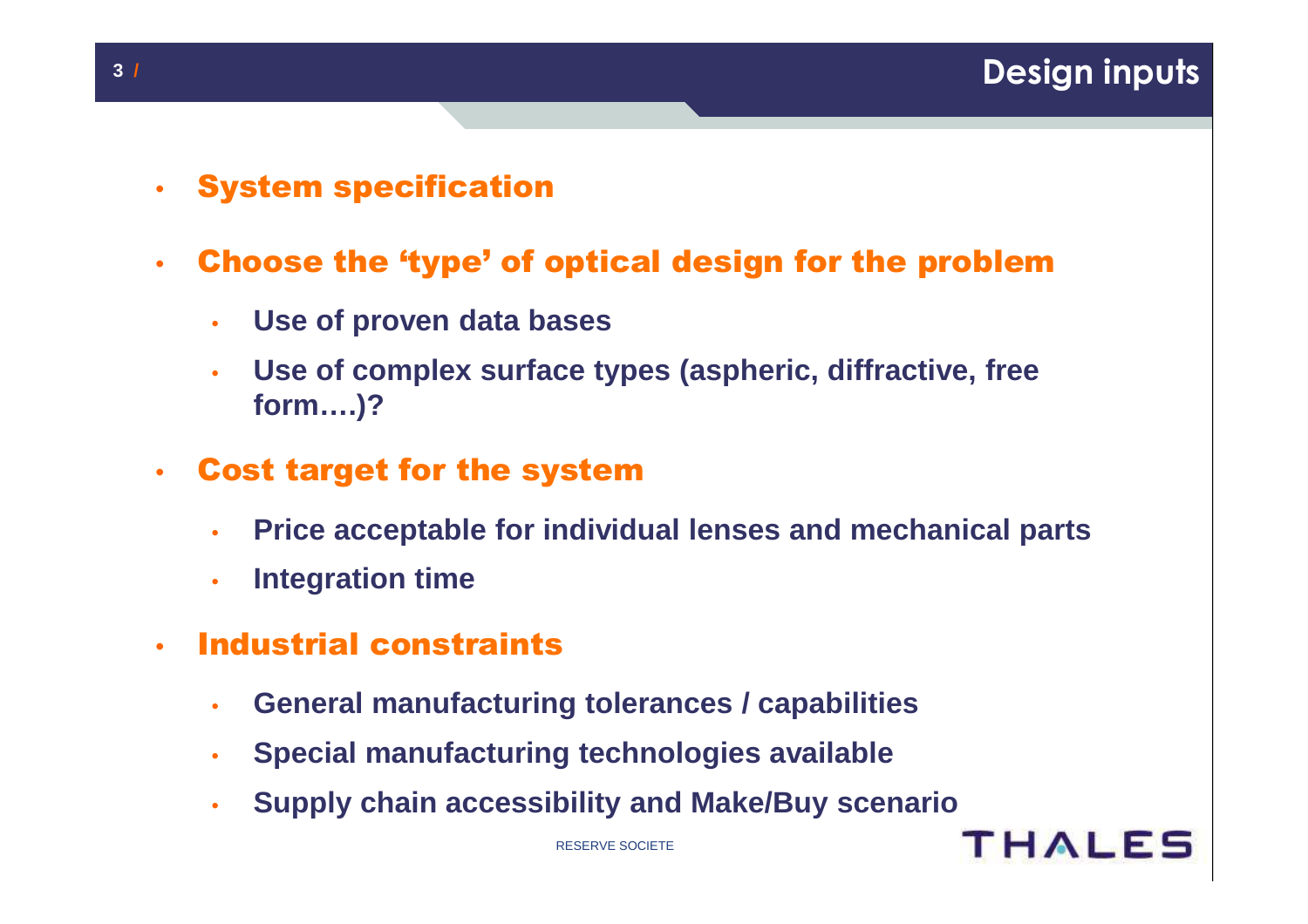**THALES** 

Early in the design phase, the following CodeV® functions enable us to determine the most senstive tolerances / surfaces in the system

- • Third Order aberration analysis (THO SA ; GO)
	- • **This enables us to determine the surfaces with the largest aberration transfer, which are likely to be the most sensitive (rough estimate).**
- •Optimization analysis (AUT ; SNS Sk ; WTC 0 ; go)
	- • **Running the SNS option in AUT for each surface can highlight surfaces which are sensitive to tilt tolerances.**
- • Wavefront Differential tolerancing (TOR)
	- • **This is the most complete 'rapid' method to evaluate the sensitivity of the the different tolerances but can be inaccurate (MTF drops are approximations).**
	- •**Requires the user to create a full set of tolerances and to set up the TOR function**
	- • **Either:**
		- • (SNS) The same tolerance value is assigned to each surface and the TOR is run to establish where the largest losses occur. OR
		- •(INV) A loss of X points of MTF (typically 1 or 2) – the value for each tolerance is calculated

#### **We are not interested in the final MTF value at this point!!**

RESERVE SOCIETE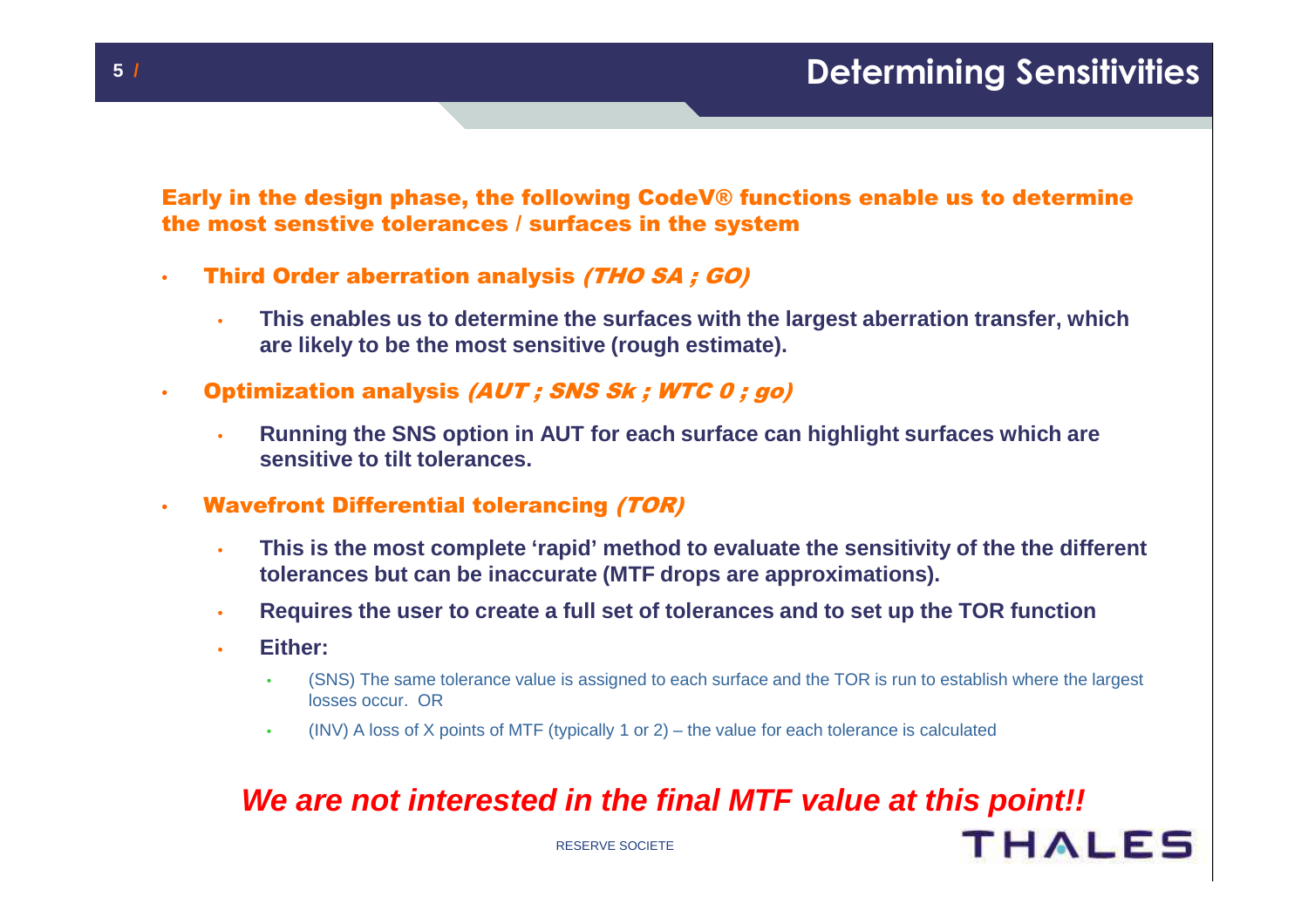#### **/ Relationships between aberrations and sensitivity**

- $\bullet$  **The more powerful an optical surface and the larger the pupil on this surface => the more sensitive the optical surface is likely to be to manufacturing errors.**
- $\bullet$  **The larger the aberration produced (or compensated) by a surface, the more sensitive it is likely to be.**
- $\bullet$  **Use third order aberration analysis 'THO SA' to establish early in the design phase where the large aberration transfers occur.**



|                | SA          | <b>TCO</b>  | TAS         | <b>SAS</b>  | <b>PTB</b>  | <b>DST</b>  | AX          | LAT         | PTZ         |
|----------------|-------------|-------------|-------------|-------------|-------------|-------------|-------------|-------------|-------------|
|                | $-0.578171$ | $-0.743585$ | $-1.332084$ | $-1.119567$ | $-1.013309$ | $-0.479958$ | $-0.344887$ | $-0.147853$ | $-0.012322$ |
| $2^{\circ}$    | $-0.303926$ | 2.145623    | $-4.941633$ | $-1.575534$ | 0.107516    | 3.707596    | $-0.179436$ | 0.422254    | 0.001307    |
|                | 0.807140    | $-3.821298$ | 6.339923    | 2.319605    | 0.309445    | $-3.660621$ | 0.391991    | $-0.618610$ | 0.003763    |
| $\overline{4}$ | 0.507304    | 1.889186    | 3.462894    | 1.899499    | 1.117802    | 2.357894    | 0.400703    | 0.497402    | 0.013593    |
| <b>STO</b>     | 0.000000    | 0.000000    | 0.000000    | 0.000000    | 0.000000    | 0.000000    | 0.000000    | 0.000000    | 0.000000    |
| 6              | $-0.004343$ | $-0.103773$ | $-0.867542$ | $-0.316471$ | $-0.040935$ | $-2.520870$ | $-0.042743$ | $-0.340476$ | $-0.000498$ |
|                | $-0.126395$ | $-0.540875$ | $-0.894330$ | $-0.379989$ | $-0.122818$ | $-0.542021$ | $-0.018079$ | $-0.025788$ | $-0.001494$ |
|                | $-0.410482$ | 1.226398    | $-1.793949$ | $-0.979703$ | $-0.572579$ | 0.975686    | $-0.219828$ | 0.218927    | $-0.006963$ |

 $\bullet$ For this Tessar lens, the airgap between L1 and L2 has a large transfer of aberrations and is **likely to be sensitive.**



**6**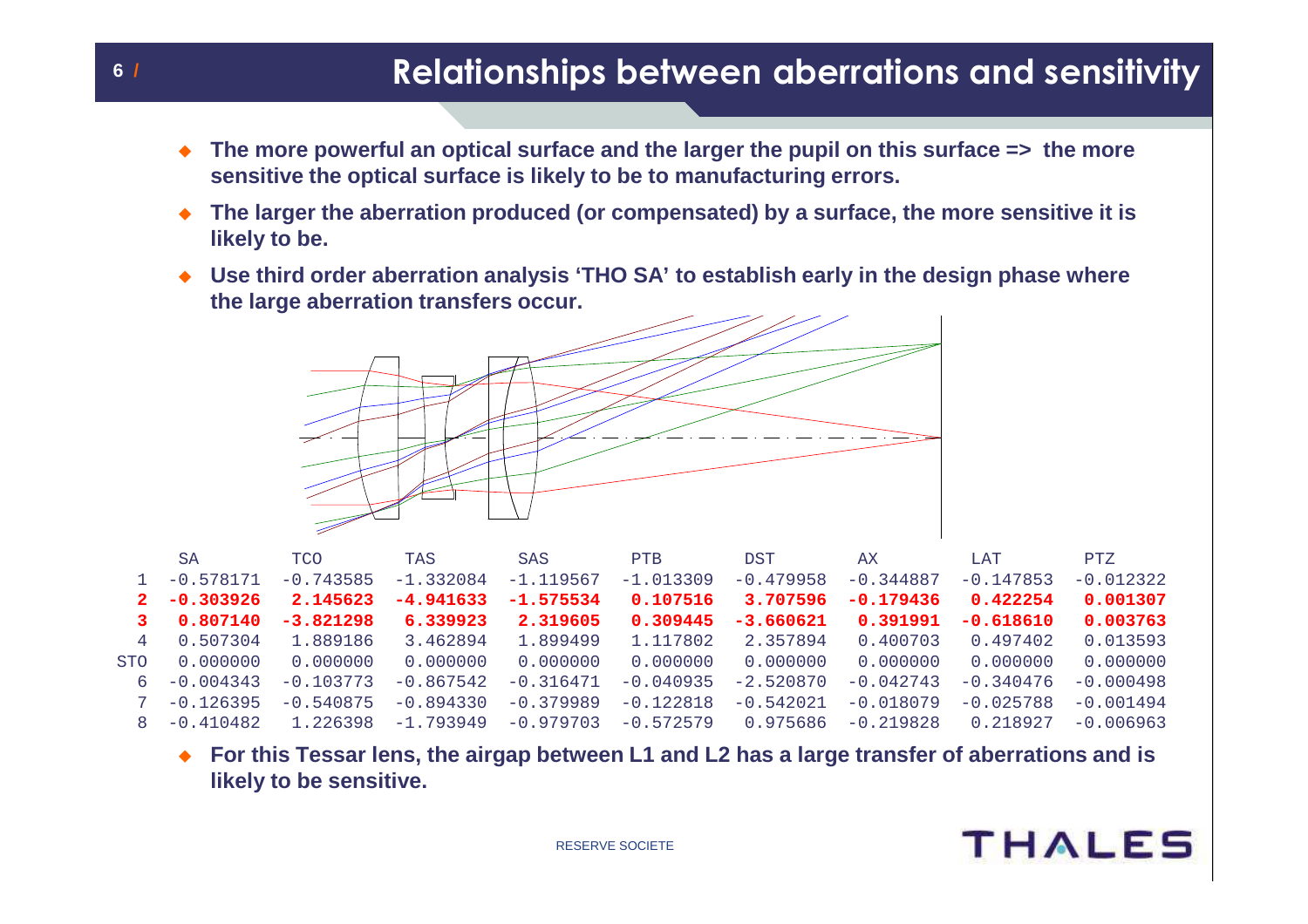#### **Iterations using 'TOR' to find a good set of compensators:**

| <b>CV</b> code     | <b>Compensator</b><br>type | <b>Lens N°</b> | <b>Effect</b> |
|--------------------|----------------------------|----------------|---------------|
| <b>CMP DSZ S12</b> | <b>Axial</b>               | L <sub>1</sub> |               |
| <b>CMP DSZ S34</b> | <b>Axial</b>               | L2             |               |
| <b>CMP DSZ S68</b> | <b>Axial</b>               | D3/4           |               |
| <b>CMP DIS S12</b> | <b>Radial</b>              | L1             |               |
| <b>CMP DIS S34</b> | <b>Radial</b>              | L2             |               |
| <b>CMP DIS S68</b> | <b>Radial</b>              | <b>D3/4</b>    |               |
| <b>CMP DLZ Si</b>  | <b>Axial</b>               | <b>Image</b>   |               |

- Axial position and centering of L1 controls the airgap L1 -> L2

- **o** Centering of D3/4 controls the dissymetrie in the system from the remaining tolerances
- o Back focus recovers the remaining focus errors
- We are not surprised to find that the airgap between L1 and L2 needs to be controlled as we have already seen the results from the 3<sup>rd</sup> order aberration analysis

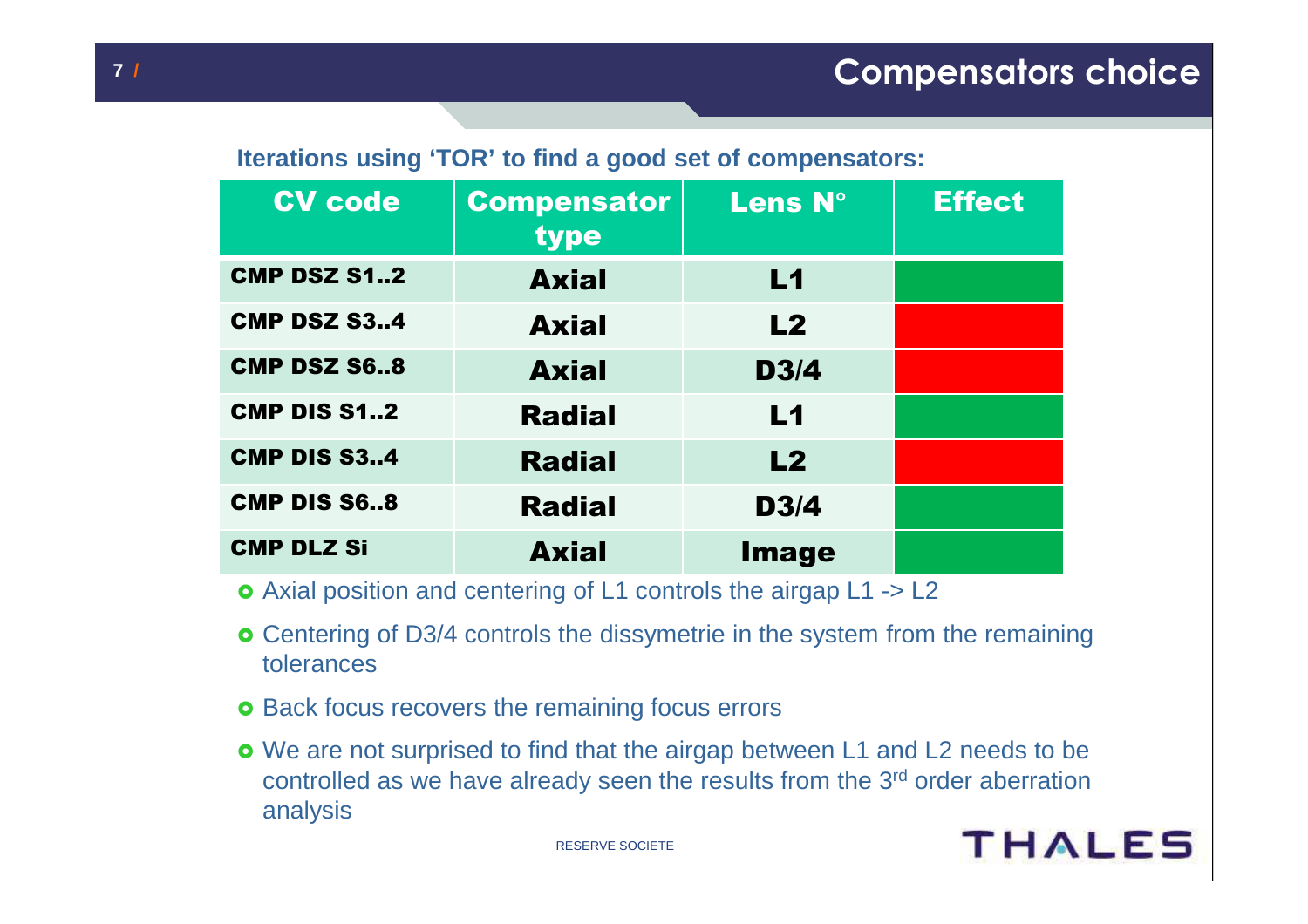## **/ Mechanical design choice**

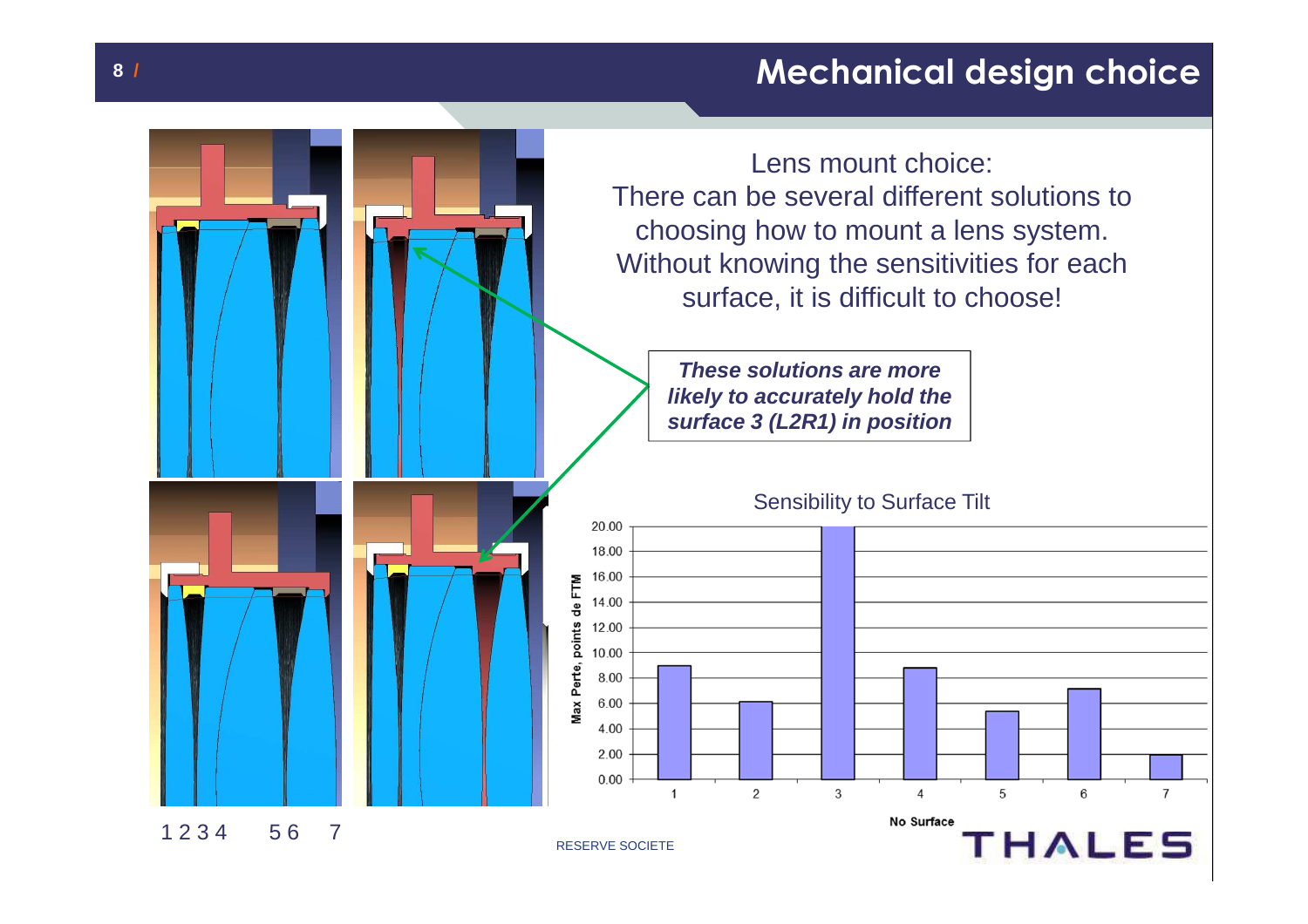- •**Zooming of sensitive parameters (with pertubated configurations)**
- •**Minimize angle of incidence on critical surfaces (AOI Sk < X°)**
- •**Control and limit surface curvature, lens power and air gap power**
- •**Careful use of weightings within the optimisation**
- •**Ray targeting for specific aberration control**



 **MTF optimization –close to the finished, this can be used to balance** •**the TFMTF curves (through focus MTF).THALES** 

RESERVE SOCIETE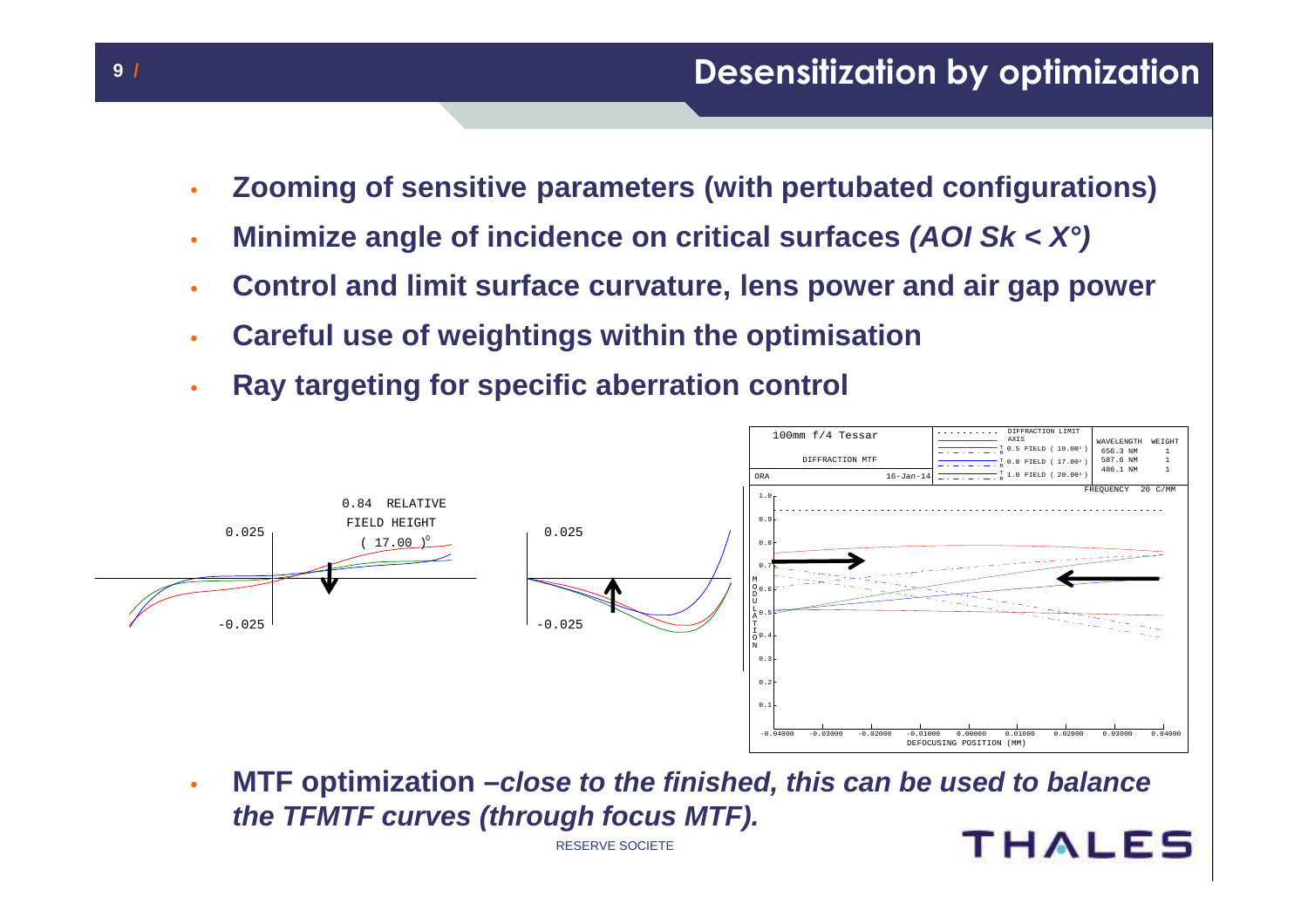- •**Tilt Sensitivity (SNS) (SNS Sk;WTC X)** 
	- • **Used in 'aut' optimization to desensitize surfaces to tilt errors. Sensitivity to surface tilt can be linked to other manufacturing errors (lens tilt, lens decenters etc…)**
	- • **Linked to Coma (and almost to Lateral Color), proportional to the output of THO SA;GO**

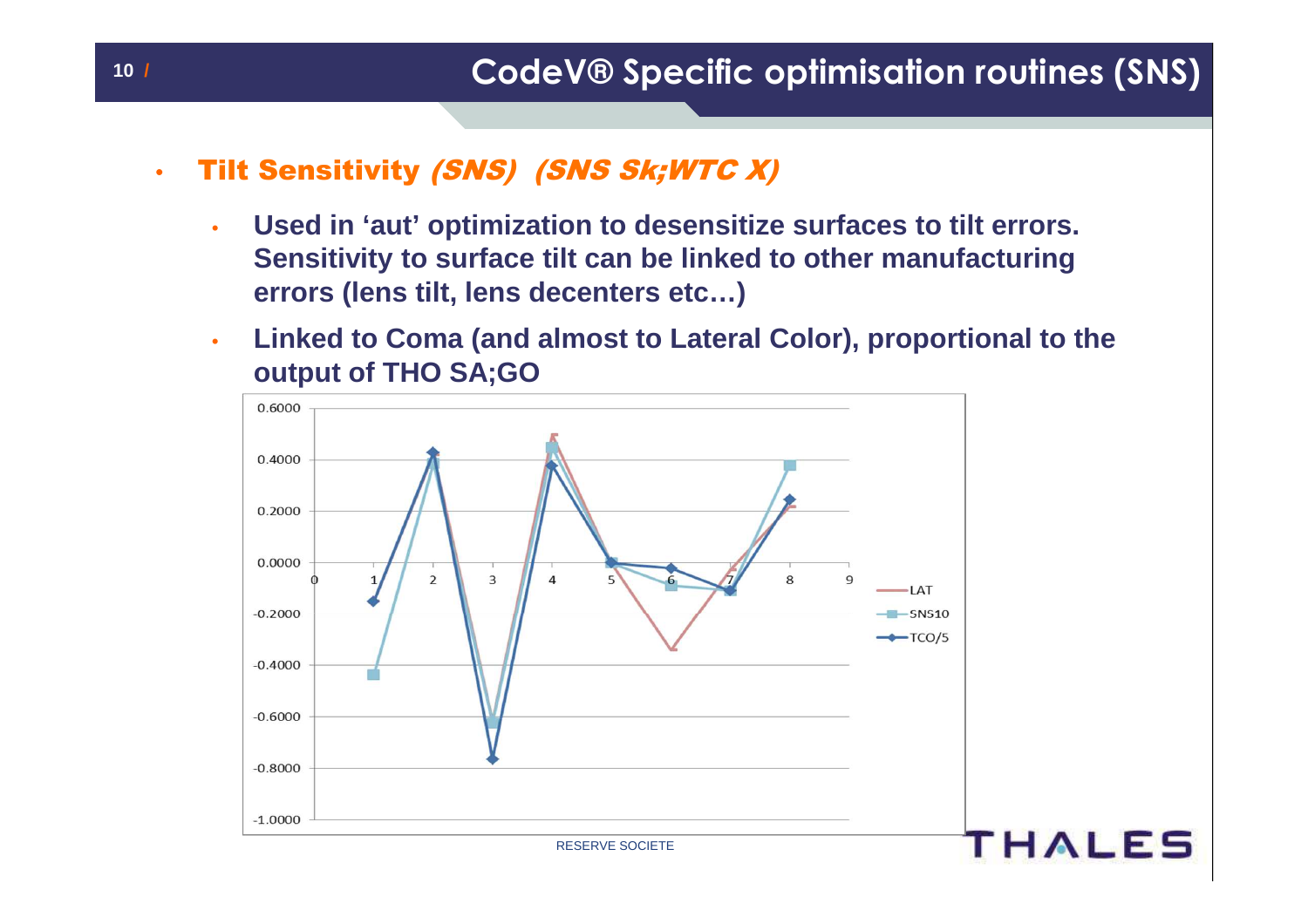#### •Sensitivity As Built (SAB)

- • **The SAB optimization routine should be used in a similar way to the MTF optimization routine. Once a locally optimized solution is found, SAB is used to increase 'as-built' performance at the cost of nominal performance**
- •**SAB option allows for compensators inputs.**
- • **Only the most critical tolerances should be included in the optimization to minimize calculation time.**
- • **The calculation is similar (or the same?) as the TOR WavefrontDifferential calculation**
- •**Needs to be set up correctly to ensure good results**